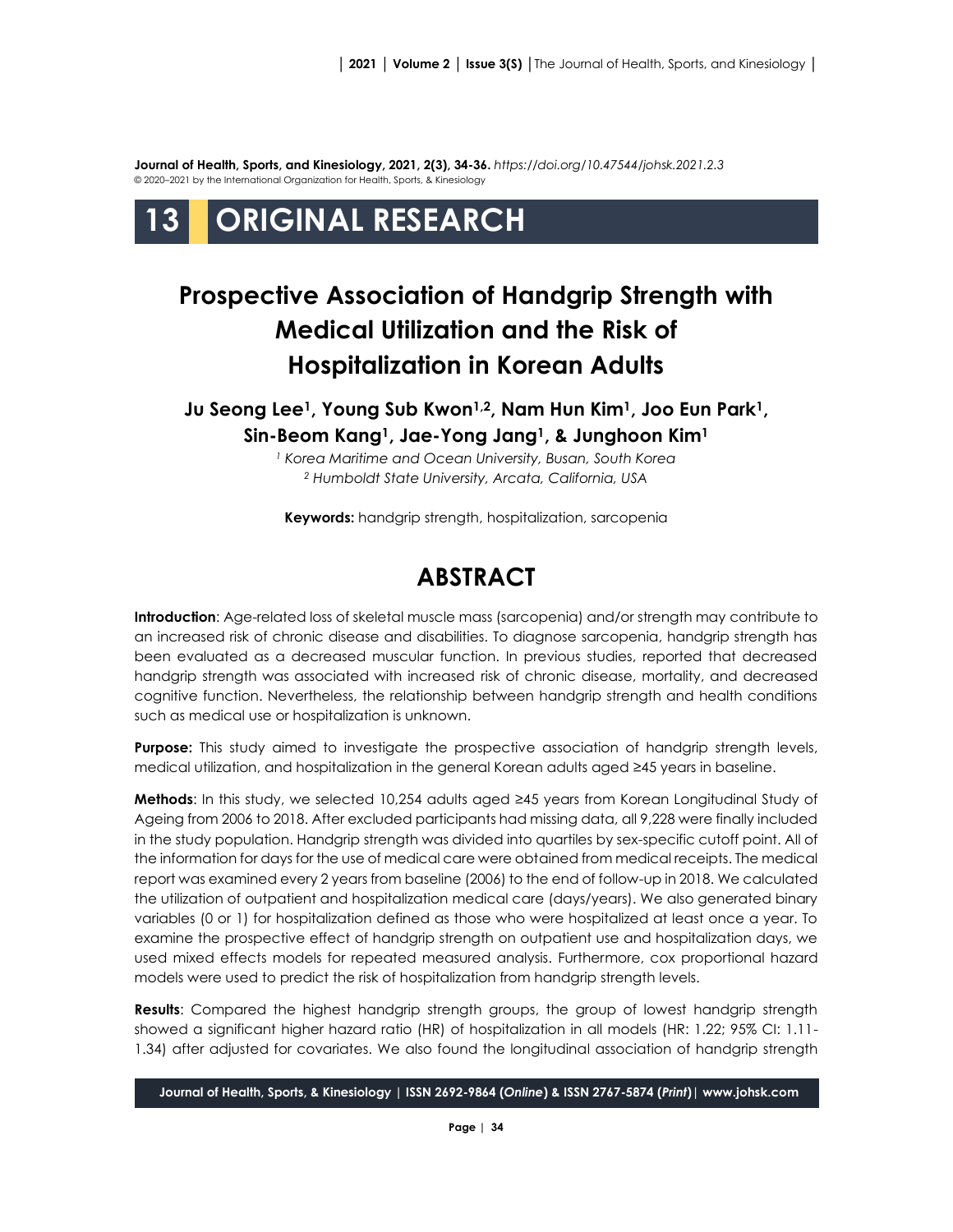levels and the use of hospitalization and outpatient medical care by using mixed-effects modes with time-dependent interaction. The estimated days of outpatient medical use in lower handgrip strength group (mean, 9.26 days/years; 95% CI: 6.97-11.55) was 3.7-times greater than the higher handgrip strength group (mean, 2.47 days/years; 95% CI: 0.64-4.31).

**Discussion**: We found that decreased handgrip strength levels contribute to increased risk of hospitalization during 12-years follow-up in the Korean population. Moreover, days of outpatient medical use were higher compared with the higher handgrip strength group. It is intuitive to suggest that having low muscle mass and strength may lead to more functional limitations and more metabolic diseases, which may be caused by geriatric conditions. In fact, loss of skeletal muscle mass has been reported to be related to increased geriatric conditions (i.e., falls, delirium, malnutrition, and disability), contributing to chronic diseases. Although handgrip strength reflects the muscle strength of the whole body, there may be limits to its ability as an indicator of muscular strength. Moreover, we used only handgrip strength as the parameter for sarcopenia and did not use muscle mass. Further studies involving muscle mass may be needed. However, we could infer a cause-and-effect association between handgrip strength and medical health care because of longitudinal study design among middle and older aged of the large general population.

**Conclusion**: Lower handgrip strength was associated with increased risk of hospitalization and use of medical care in Korea. This study highlights the maintaining of muscular strength may be essential to reduce of risk for hospitalization and medical use by preventing chronic disease.

**Acknowledgment:** This work was supported by the "Leaders in INdustry-university Cooperation +" Project grant funded by the Ministry of Education and National Research Foundation of Korea (Grant Number: 2021EG055010117) and the Ministry of Oceans and Fisheries (Grant Number: KOFPI2021410C10-2125-0101)

**Conflict of Interest:** The authors declare no conflict of interest.

## **Author Information**

**Ju Seong Lee,** <https://orcid.org/0000-0001-5413-3747>

Department of Sports Medicine, Graduated School of Sports Convergence, Korea Maritime and Ocean University, Busan, Republic of Korea. Email[: wntjdaos2@gmail.com](mailto:wntjdaos2@gmail.com)

#### **Young Sub Kwon, Ph.D.,** <https://orcid.org/0000-0001-8920-2757>

Associate Professor, Department of Kinesiology and Recreation Administration, Humboldt State University, Arcata, California, USA; Department of Sports Medicine, Graduated School of Sports Convergence, Korea Maritime and Ocean University, Busan, Republic of Korea. Email: [ysk15@humboldt.edu](mailto:ysk15@humboldt.edu)

#### **Nam Hun Kim,** <https://orcid.org/0000-0002-3821-7999>

Department of Sports Medicine, Graduated School of Sports Convergence, Korea Maritime and Ocean University, Busan, Republic of Korea. Email: [skagns26506183@gmail.com](mailto:skagns26506183@gmail.com)